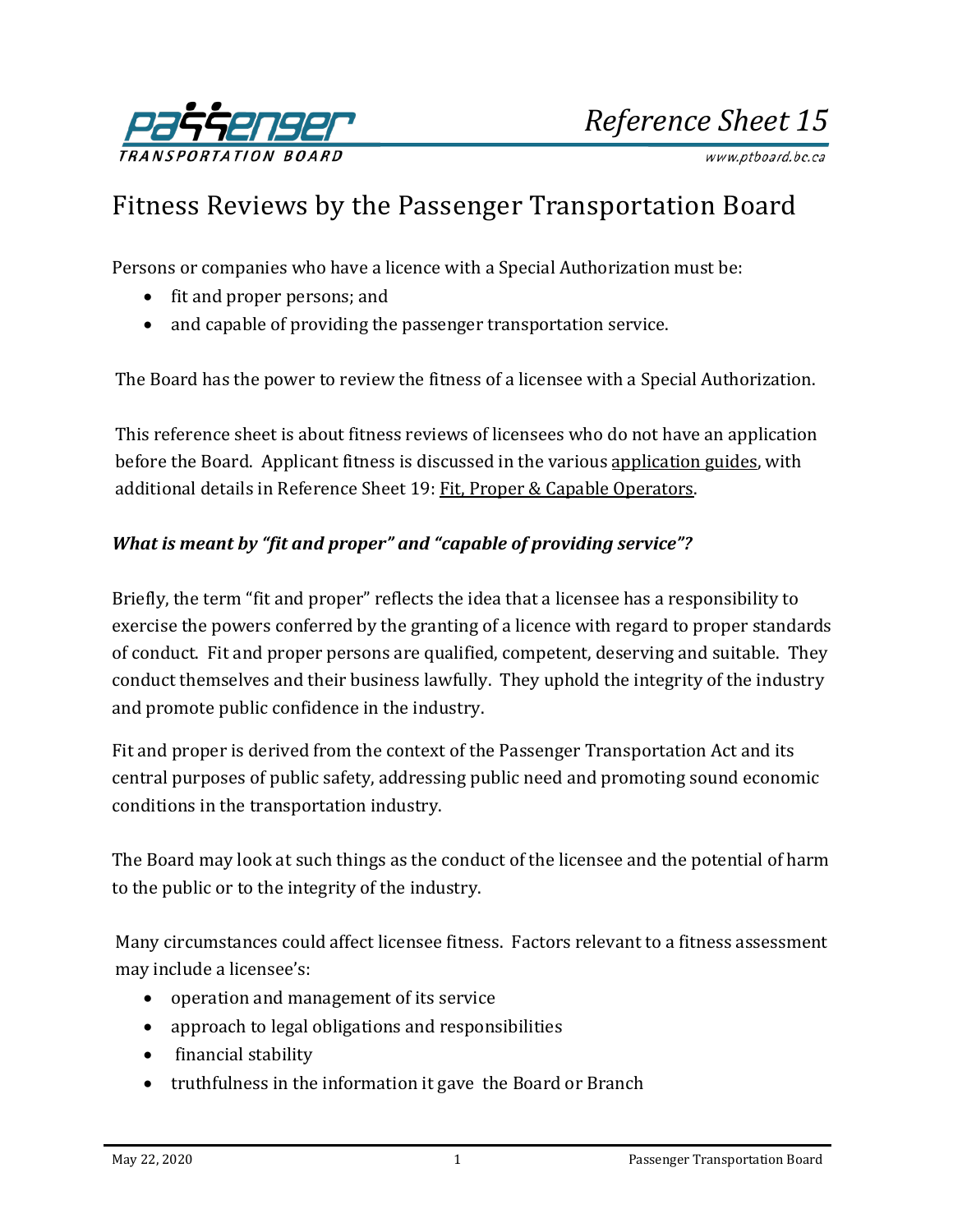• criminal charges or convictions, especially those related to motor vehicle offences, fraud, threats or violence.

## *How will the Board conduct a Fitness Review?*

The Board considers applicant fitness when it reviews licence applications.

The Board may start a fitness review of a licensee in response to information received from an outside source, such as the Registrar of Passenger Transportation, a municipality, the police or another licensee.

As part of licence renewal, the Passenger Transportation Branch asks corporate licensees if there has been a change in the controlling interest in the company. If there has been a change, the Branch advises the Board. The Board asks directors and officers of the company to complete Board Form 5: [Disclosure of Unlawful Activity and Bankruptcy.](http://www.th.gov.bc.ca/forms/getForm.aspx?formId=1208)

The following list sets out some circumstances that may trigger a fitness review:

- licensee has been involved in unsavoury or illegal activities
- licensee has provided false information to the Board
- licensee has a serious criminal charge or conviction that could relate to the operation or management of s transportation service
- licensee has continually disregarded its terms and conditions of licence or other obligations under the *Passenger Transportation Act* and *Regulation*
- licensee has transferred its licence without Board approval
- licensee is not in care and control of its business
- licensee is providing exceptionally poor service to the public

## *What are the steps in a Licensee Fitness Review?*

A fitness review will usually be as follows:

• Board receives plausible information from a credible source about a licensee (Generally, anonymous complaints will not be acted upon.)

The Chair will review the information and may decide that:

• the information does not warrant further action